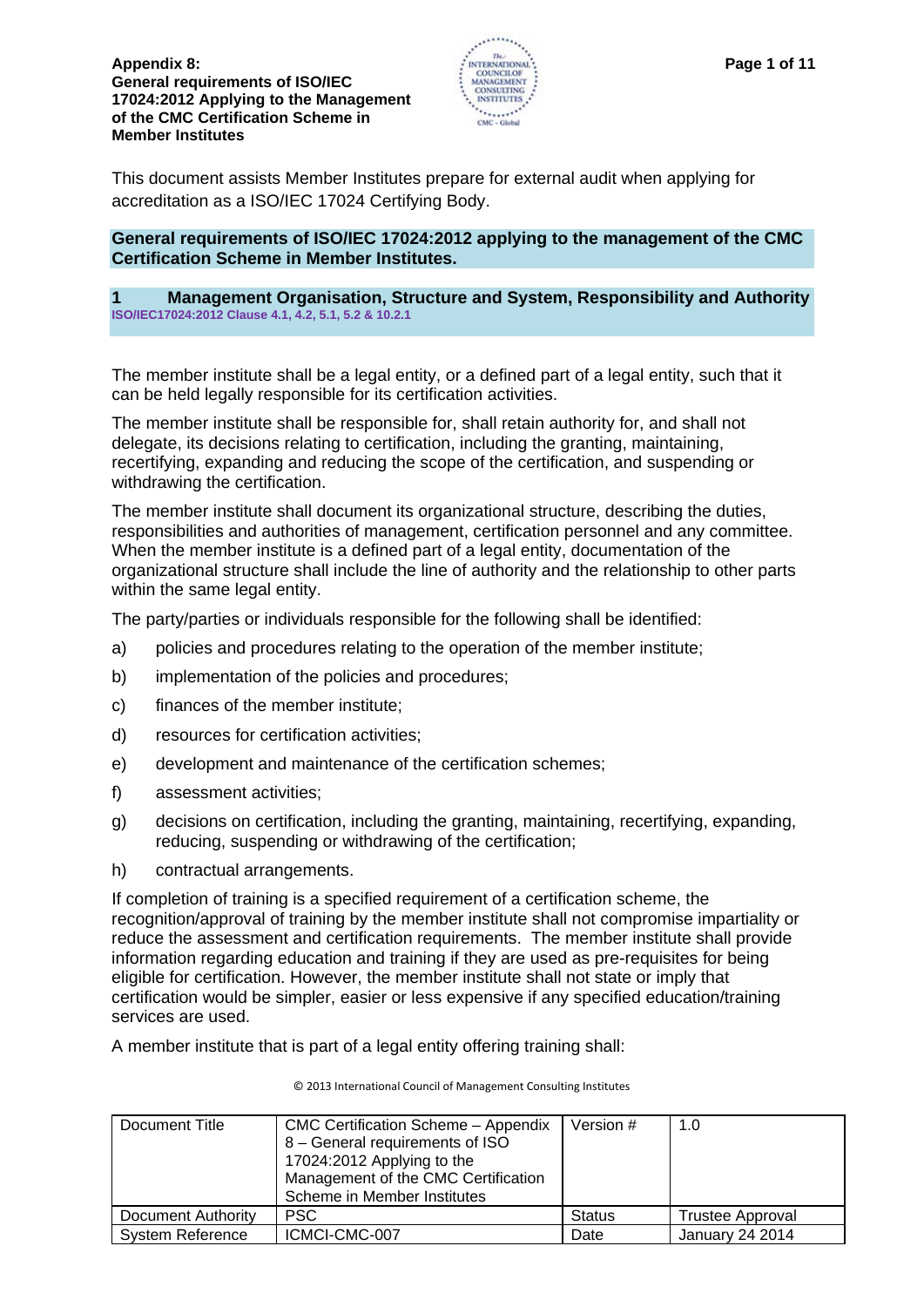

- a) identify and document the associated threats to its impartiality on an ongoing basis: the body shall have a documented process to demonstrate how it eliminates or minimizes those threats;
- b) demonstrate that all processes performed by the member institute are independent of training to ensure that confidentiality, information security and impartiality are not compromised;
- c) not give the impression that the use of both services would provide any advantage to the applicant;
- d) not require the candidates to complete the member institute's own education or training as an exclusive prerequisite when alternative education or training with an equivalent outcome exists;
- e) ensure that personnel do not serve as an examiner of a specific candidate they have trained for a period of two years from the date of the conclusion of the training activities: this interval may be shortened if the member institute demonstrates it does not compromise impartiality.

The member institute shall establish, document, implement and maintain a management system that is capable of supporting and demonstrating the consistent achievement of the requirements of this CMC Certification Scheme.

The member institute's top management shall establish and document policies and objectives for its activities.

The top management shall provide evidence of its commitment to the development and implementation of the management system in accordance with the requirements of this CMC Certification Scheme. The top management shall ensure that the policies are understood, implemented and maintained at all levels of the member institute's organization.

The member institute's top management shall appoint a member of management who, irrespective of other responsibilities, shall have responsibility and authority that include:

- a) ensuring that processes and procedures needed for the management system are established, implemented and maintained;
- b) reporting to top management on the performance of the management system and any need for improvement.

# **2 Management of Impartiality including Training Activities**

**ISO/IEC 17024:2012 Clause 4.3** 

The member institute's CMC Certification activities shall be structured and managed so as to safeguard impartiality. This shall include balanced involvement of interested parties.

The member institute shall document its structure, policies and procedures to manage impartiality and to ensure that the certification activities are undertaken impartially.

The member institute shall have top management commitment to impartiality in certification activities.

| Document Title          | CMC Certification Scheme - Appendix<br>8 - General requirements of ISO<br>17024:2012 Applying to the<br>Management of the CMC Certification<br>Scheme in Member Institutes | Version #     | 1.0                     |
|-------------------------|----------------------------------------------------------------------------------------------------------------------------------------------------------------------------|---------------|-------------------------|
| Document Authority      | <b>PSC</b>                                                                                                                                                                 | <b>Status</b> | <b>Trustee Approval</b> |
| <b>System Reference</b> | ICMCI-CMC-007                                                                                                                                                              | Date          | <b>January 24 2014</b>  |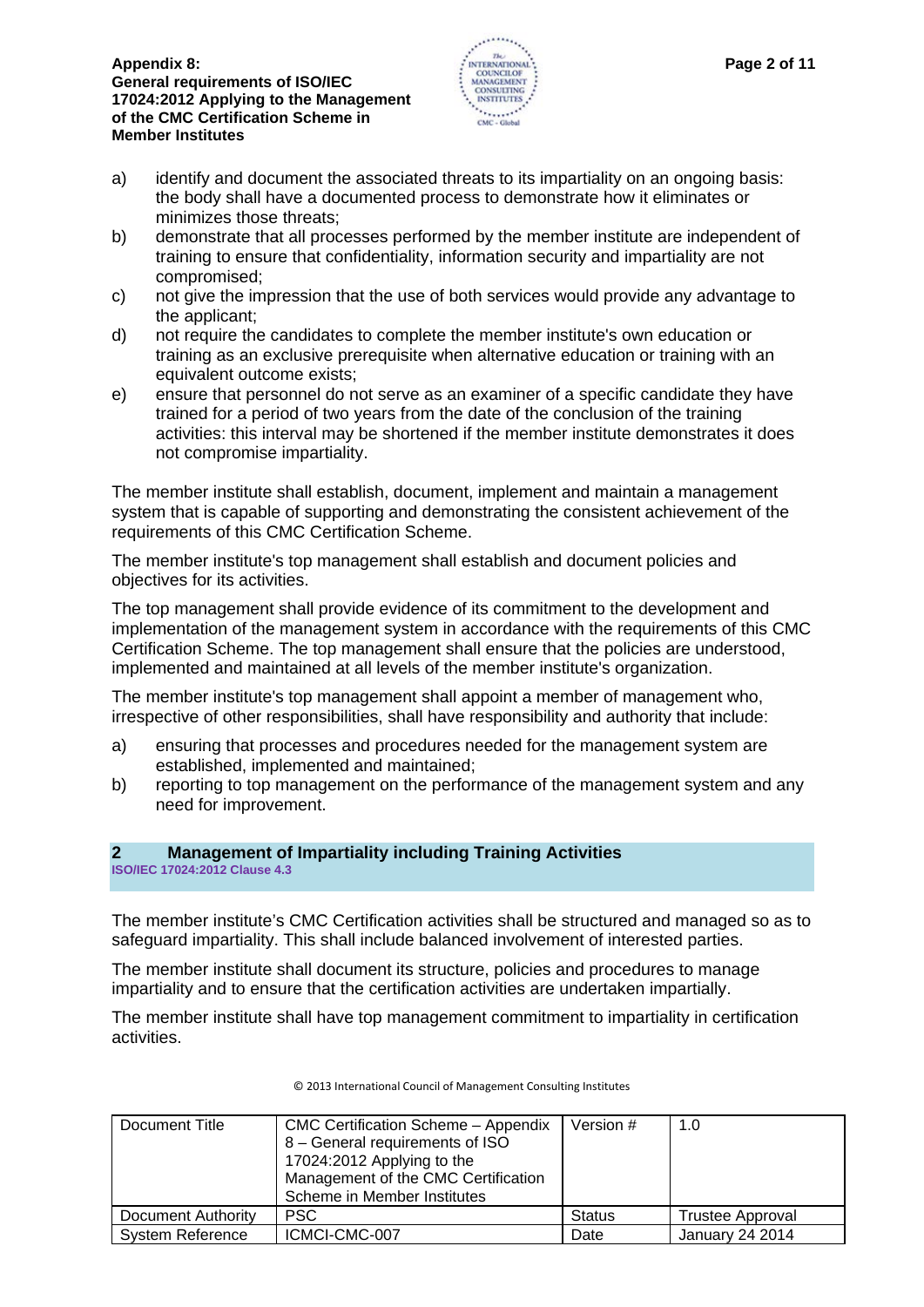

The member institute shall have a statement publicly accessible without request that it understands the importance of impartiality in carrying out its certification activities, manages conflict of interest and ensures the objectivity of its certification activities.

The member institute shall act impartially in relation to its applicants, candidates and certified persons.

Policies and procedures for certification of persons shall be fair among all applicants, candidates and certified persons.

Certification shall not be restricted on the grounds of undue financial or other limiting conditions, such as membership of an association or group. The member institute shall not use procedures to unfairly impede or inhibit access by applicants and candidates.

The member institute shall be responsible for the impartiality of its certification activities and shall not allow commercial, financial or other pressures to compromise impartiality.

The member institute shall identify threats to its impartiality on an ongoing basis. This shall include those threats that arise from its activities, from its related bodies, from its relationships, or from the relationships of its personnel. However, such relationships do not necessarily present a body with a threat to impartiality.

*NOTE 1 A relationship that threatens the impartiality of the body can be based on ownership, governance, management, personnel, shared resources, finances, contracts, marketing (including branding) and payment of a sales commission or other inducement for the referral of new applicants, etc.*

*NOTE 2 Threats to impartiality can be either actual or perceived.*

*NOTE 3 A related body is one which is linked to the member institute by common ownership, in whole or part, and has common members of the board of directors, contractual arrangements, common names, common staff, informal understanding or other means, such that the related body has a vested interest in any certification decision or has a potential ability to influence the process.*

The member institute shall analyse, document and eliminate or minimize the potential conflict of interests arising from its certification activities. The member institute shall document and be able to demonstrate how it eliminates, minimizes or manages such threats. All potential sources of conflict of interest that are identified, whether they arise from within the member institute, such as assigning responsibilities to personnel, or from the activities of other persons, bodies or organizations, shall be covered.

# **3 Management of Finance and Liability**

**ISO/IEC 17024:2012 Clause 4.4** 

The member institute shall have the financial resources necessary for the operation of the CMC Certification process and have adequate arrangements (e.g. insurance or reserves) to cover associated liabilities.

| Document Title          | CMC Certification Scheme - Appendix<br>8 - General requirements of ISO<br>17024:2012 Applying to the<br>Management of the CMC Certification<br>Scheme in Member Institutes | Version #     | 1.0                     |
|-------------------------|----------------------------------------------------------------------------------------------------------------------------------------------------------------------------|---------------|-------------------------|
|                         |                                                                                                                                                                            |               |                         |
| Document Authority      | <b>PSC</b>                                                                                                                                                                 | <b>Status</b> | <b>Trustee Approval</b> |
| <b>System Reference</b> | ICMCI-CMC-007                                                                                                                                                              | Date          | <b>January 24 2014</b>  |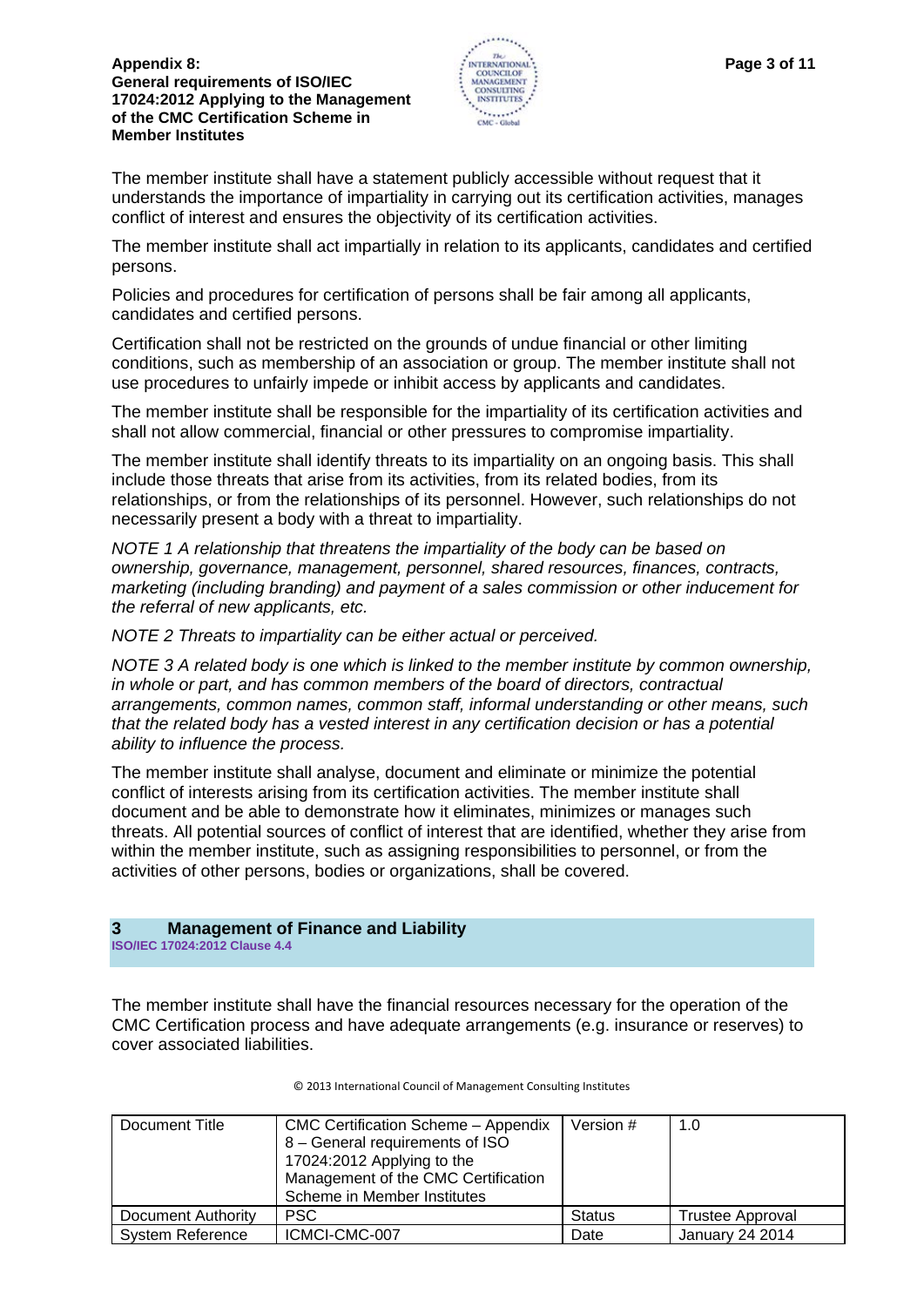

#### **4 Resources – Internal and Outsourced Personnel, Facilities ISO/IEC 17024:2012 Clause 6**

The member institute shall manage and be responsible for the performance of all personnel involved in the certification process.

The member institute shall have sufficient personnel available with the necessary competence to perform certification functions relating to the type, range and volume of work performed.

The member institute shall define the competence requirements for personnel involved in the

certification process. Personnel shall have competence for their specific tasks and responsibilities.

The member institute shall provide its personnel with documented instructions describing their duties and responsibilities. These instructions shall be kept up-to-date.

The member institute shall maintain up-to-date personnel records, including relevant information, e.g. qualifications, training, experience, professional affiliations, professional status, competence and known conflicts of interest.

Personnel acting on the member institute's behalf shall keep confidential all information obtained or created during the performance of the body's certification activities, except as required by law or where authorized by the applicant, candidate or certified person.

The member institute shall require its personnel to sign a document by which they commit themselves to comply with the rules defined by the member institute, including those relating to confidentiality, impartiality and conflict of interests.

*NOTE Where permitted by law, other methods, including electronic signature, are acceptable.*

When a member institute certifies a person it employs, the member institute shall adopt procedures to maintain impartiality.

The member institute shall require its personnel who are involved in the certification activities to declare any potential conflict of interest in any candidate.

Examiners shall meet the requirements of the member institute. The selection and approval processes shall ensure that examiners:

- a) understand the relevant certification scheme;
- b) are able to apply the examination procedures and documents;
- c) have competence in the field to be examined;
- d) are fluent, both in writing and orally, in the language of examination; in circumstances where an interpreter or a translator is used, the member institute shall have procedures in place to ensure that it does not affect the validity of the examination;
- e) have identified any known conflicts of interest to ensure impartial judgements are made.

| Document Title            | <b>CMC Certification Scheme - Appendix</b><br>8 - General requirements of ISO<br>17024:2012 Applying to the<br>Management of the CMC Certification<br>Scheme in Member Institutes | Version #     | 1.0              |
|---------------------------|-----------------------------------------------------------------------------------------------------------------------------------------------------------------------------------|---------------|------------------|
| <b>Document Authority</b> | <b>PSC</b>                                                                                                                                                                        | <b>Status</b> | Trustee Approval |
| <b>System Reference</b>   | ICMCI-CMC-007                                                                                                                                                                     | Date          | January 24 2014  |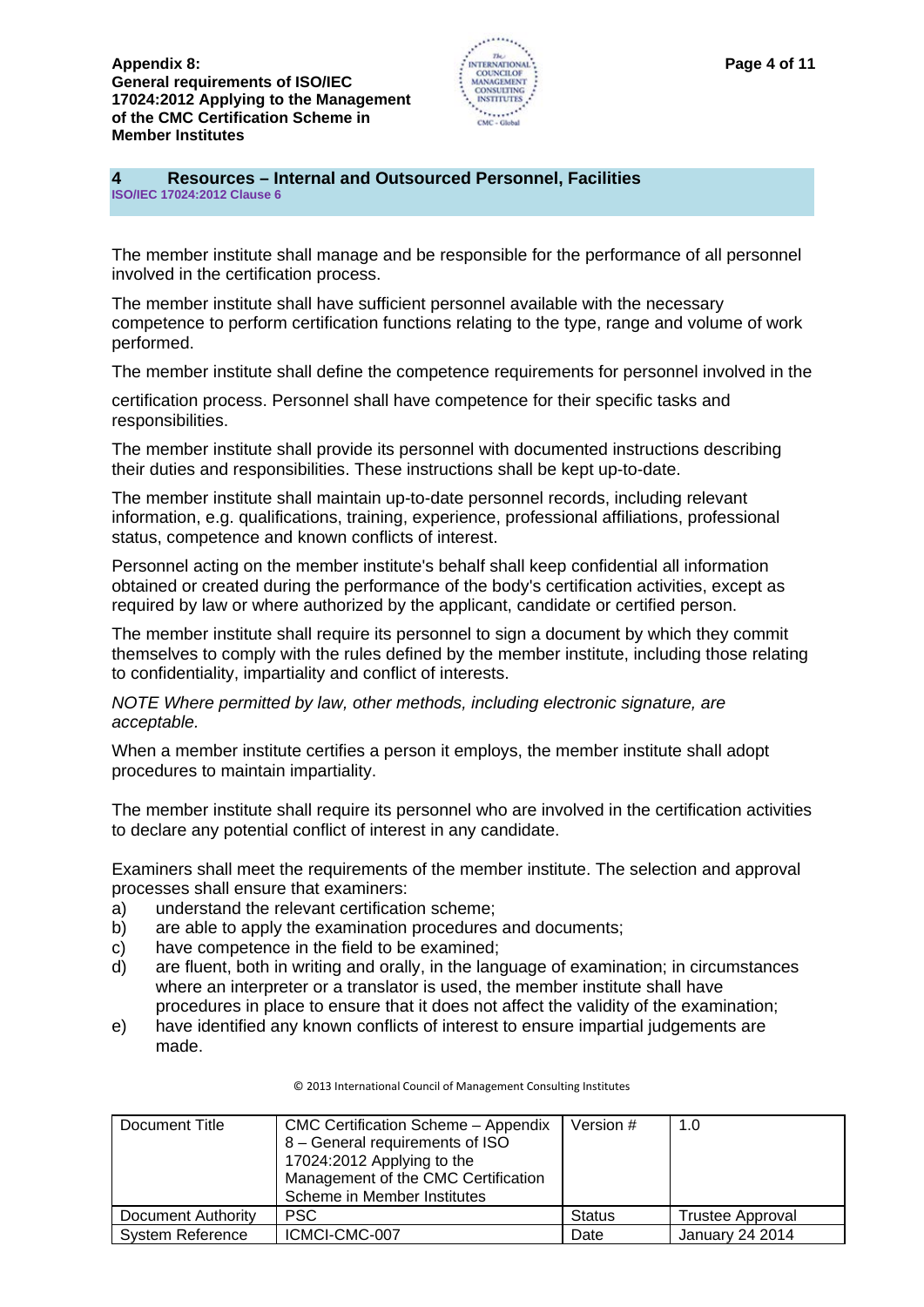

The member institute shall monitor the performance of the examiners and the reliability of the examiners' judgements. Where deficiencies are found, corrective actions shall be taken. *NOTE Monitoring procedures for examiners can include, for example, on-site observation, review of examiners' reports, feedback from candidates.*

If an examiner has a potential conflict of interest in the examination of a candidate, the

member institute shall undertake measures to ensure that the confidentiality and impartiality of the examination are not compromised. These measures shall be recorded.

The member institute shall have a documented description of the responsibilities and

qualifications of other personnel involved in the assessment process (e.g. invigilators).

If other personnel involved in the assessment have a potential conflict of interest in the

examination of a candidate, the member institute shall undertake measures to ensure that confidentiality and impartiality of the examination is not compromised. These measures shall be recorded.

The member institute shall have a legally enforceable agreement covering the arrangements, including confidentiality and conflict of interests, with each body that provides outsourced work related to the certification process.

*NOTE For the purposes of this International Standard, the terms "outsourcing" and "subcontracting" are considered to be synonyms.*

When a member institute outsources work related to certification, the member institute shall:

- a) take full responsibility for all outsourced work;
- b) ensure that the body conducting outsourced work is competent and complies with the applicable provisions of this International Standard;
- c) assess and monitor the performance of the bodies conducting outsourced work in accordance with its documented procedures;
- d) have records to demonstrate that the bodies conducting outsourced work meet all requirements relevant to the outsourced work;
- e) maintain a list of the bodies conducting outsourced work.

The member institute shall use adequate premises, including examination sites, equipment and resources for carrying out its certification activities.

**5 Control of Documents ISO/IEC 17024:2012 Clause 10.2.2 & 10.2.3** 

| Document Title          | <b>CMC Certification Scheme - Appendix</b><br>8 - General requirements of ISO | Version #     | 1.0                     |
|-------------------------|-------------------------------------------------------------------------------|---------------|-------------------------|
|                         | 17024:2012 Applying to the                                                    |               |                         |
|                         | Management of the CMC Certification                                           |               |                         |
|                         | Scheme in Member Institutes                                                   |               |                         |
| Document Authority      | <b>PSC</b>                                                                    | <b>Status</b> | <b>Trustee Approval</b> |
| <b>System Reference</b> | ICMCI-CMC-007                                                                 | Date          | <b>January 24 2014</b>  |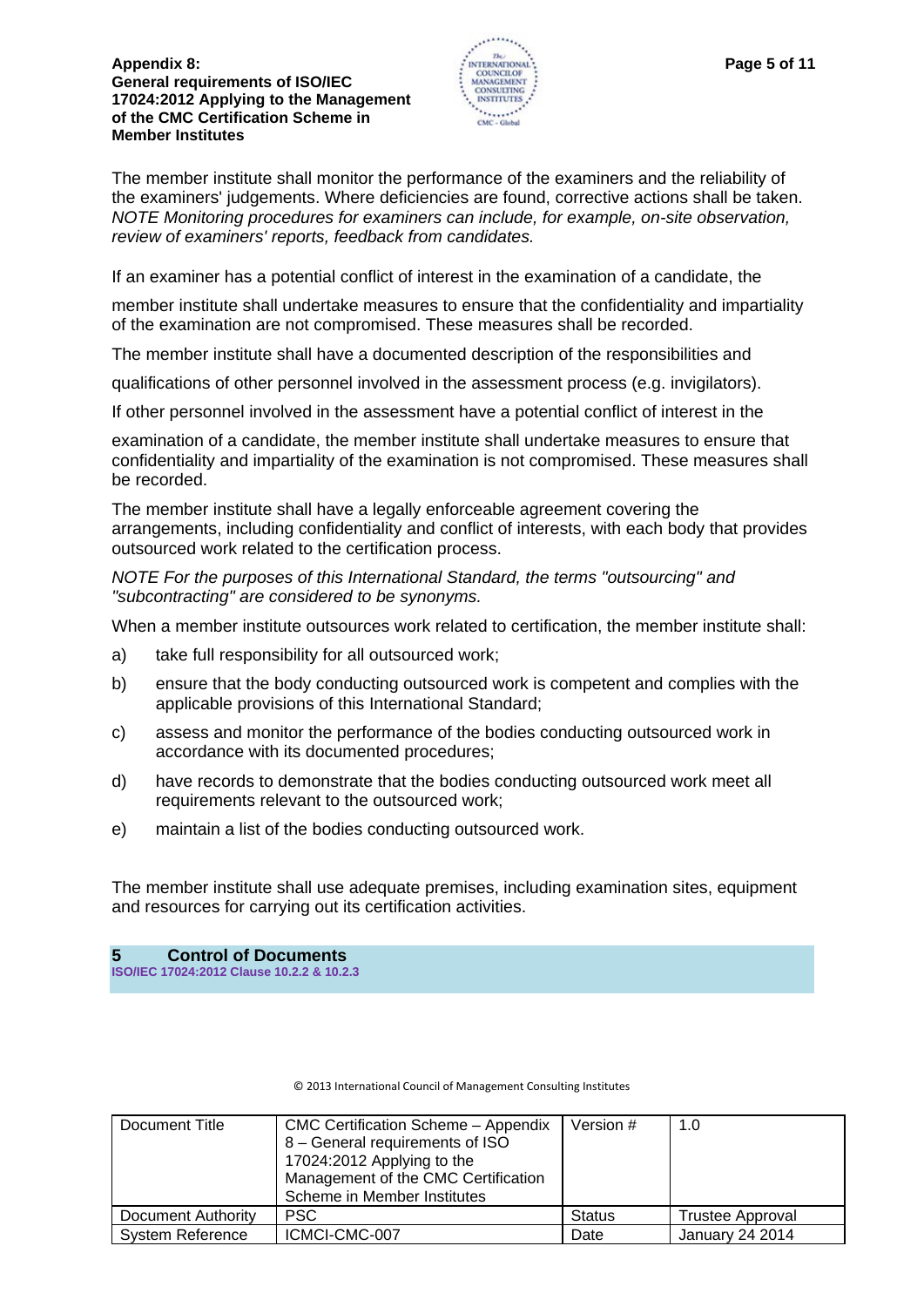

Applicable requirements of the member institute's CMC Certification Scheme shall be documented. The member institute shall ensure that the management system documentation is provided to all relevant personnel.

The member institute shall establish procedures to control the documents (internal and external) that relate to the fulfilment of this CMC Certification Scheme. The procedures shall define the controls needed to:

- a) approve documents for adequacy prior to issue;
- b) review and update as necessary and re-approve documents;
- c) ensure that changes and the current revision status of documents are identified;
- d) ensure that relevant versions of applicable documents are provided at points of use;
- e) ensure that documents remain legible and readily identifiable;
- f) ensure that documents of external origin are identified and their distribution controlled;
- g) prevent the unintended use of obsolete documents and apply suitable identification if they are retained for any purpose.

*NOTE Documentation can be in any form or type of medium.*

The member institute shall establish procedures to define the controls needed for the identification, storage, protection, retrieval, retention time and disposition of its records related to the fulfilment of this CMC Certification Scheme.

The member institute shall establish procedures for retaining records for a period consistent with its contractual and legal obligations. Access to these records shall be consistent with the confidentiality arrangements.

## **6 CMC Examination Records**

**ISO/IEC 17024:2012 Clause 7 & 10.2.4** 

The member institute shall maintain records of applicants, candidates and certified persons.

The records shall include a means to confirm the status of a certified person. The records shall demonstrate that the certification or recertification process has been effectively fulfilled, particularly with respect to application forms, assessment reports (which include examination records) and other documents relating to granting, maintaining, recertifying, expanding and reducing the scope, and suspending or withdrawing certification.

The records shall be identified, managed and disposed of in such a way as to ensure the integrity of the process and the confidentiality of the information. The records shall be kept for an appropriate period of time, for a minimum of one full certification cycle, or as required by recognition arrangements, contractual, legal or other obligations.

| Document Title          | <b>CMC Certification Scheme - Appendix</b><br>8 - General requirements of ISO<br>17024:2012 Applying to the<br>Management of the CMC Certification<br>Scheme in Member Institutes | Version #     | 1.0                     |
|-------------------------|-----------------------------------------------------------------------------------------------------------------------------------------------------------------------------------|---------------|-------------------------|
| Document Authority      | <b>PSC</b>                                                                                                                                                                        | <b>Status</b> | <b>Trustee Approval</b> |
| <b>System Reference</b> | ICMCI-CMC-007                                                                                                                                                                     | Date          | January 24 2014         |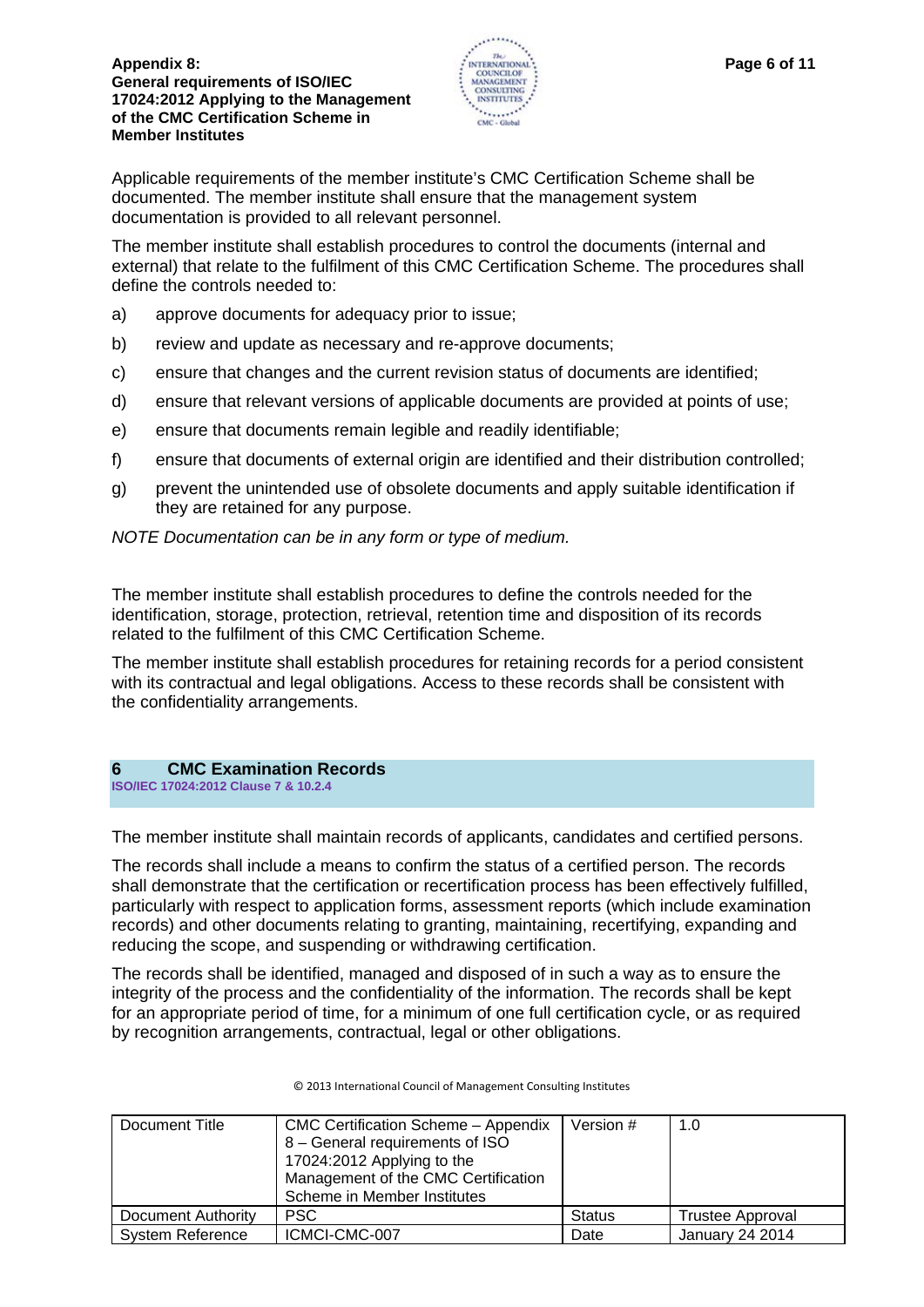

The member institute shall have enforceable arrangements to require that the certified person informs the member institute, without delay, of matters that can affect the capability of the certified person to continue to fulfil the certification requirements.

The member institute shall verify and provide information, upon request, as to whether an individual holds a current, valid certification and the scope of that certification, except where the law requires such information not to be disclosed.

The member institute shall make publicly available without request information regarding the scope of the certification scheme and a general description of the certification process.

All pre-requisites of the certification scheme shall be listed and the list shall be made publicly available without request.

Information provided by the member institute, including advertising, shall be accurate and not misleading.

The member institute shall establish documented policies and procedures for the maintenance and release of information.

The member institute shall, through legally enforceable agreements, keep confidential all information obtained during the certification process. These agreements shall cover all personnel.

The member institute shall ensure that information obtained during the certification process, or from sources other than the applicant, candidate or certified person, is not disclosed to an unauthorized party without the written consent of the individual (applicant, candidate or certified person), except where the law requires such information to be disclosed.

When the member institute is required by law to release confidential information, the person

concerned shall, unless prohibited by law, be notified as to what information will be provided.

The member institute shall ensure that the activities of related bodies do not compromise

confidentiality.

The member institute shall develop and document policies and procedures necessary to ensure security throughout the entire certification process and shall have measures in place to take corrective actions when security breaches occur.

Security policies and procedures shall include provisions to ensure the security of examination materials, taking into account the following:

- a) the locations of the materials (e.g. transportation, electronic delivery, disposal, storage, examination centre);
- b) the nature of the materials (e.g. electronic, paper, test equipment);
- c) the steps in the examination process (e.g. development, administration, results reporting);
- d) the threats arising from repeated use of examination materials.

Certification bodies shall prevent fraudulent examination practices by:

| Document Title          | CMC Certification Scheme - Appendix<br>8 – General requirements of ISO<br>17024:2012 Applying to the<br>Management of the CMC Certification | Version #     | 1.0              |
|-------------------------|---------------------------------------------------------------------------------------------------------------------------------------------|---------------|------------------|
|                         | Scheme in Member Institutes                                                                                                                 |               |                  |
| Document Authority      | <b>PSC</b>                                                                                                                                  | <b>Status</b> | Trustee Approval |
| <b>System Reference</b> | ICMCI-CMC-007                                                                                                                               | Date          | January 24 2014  |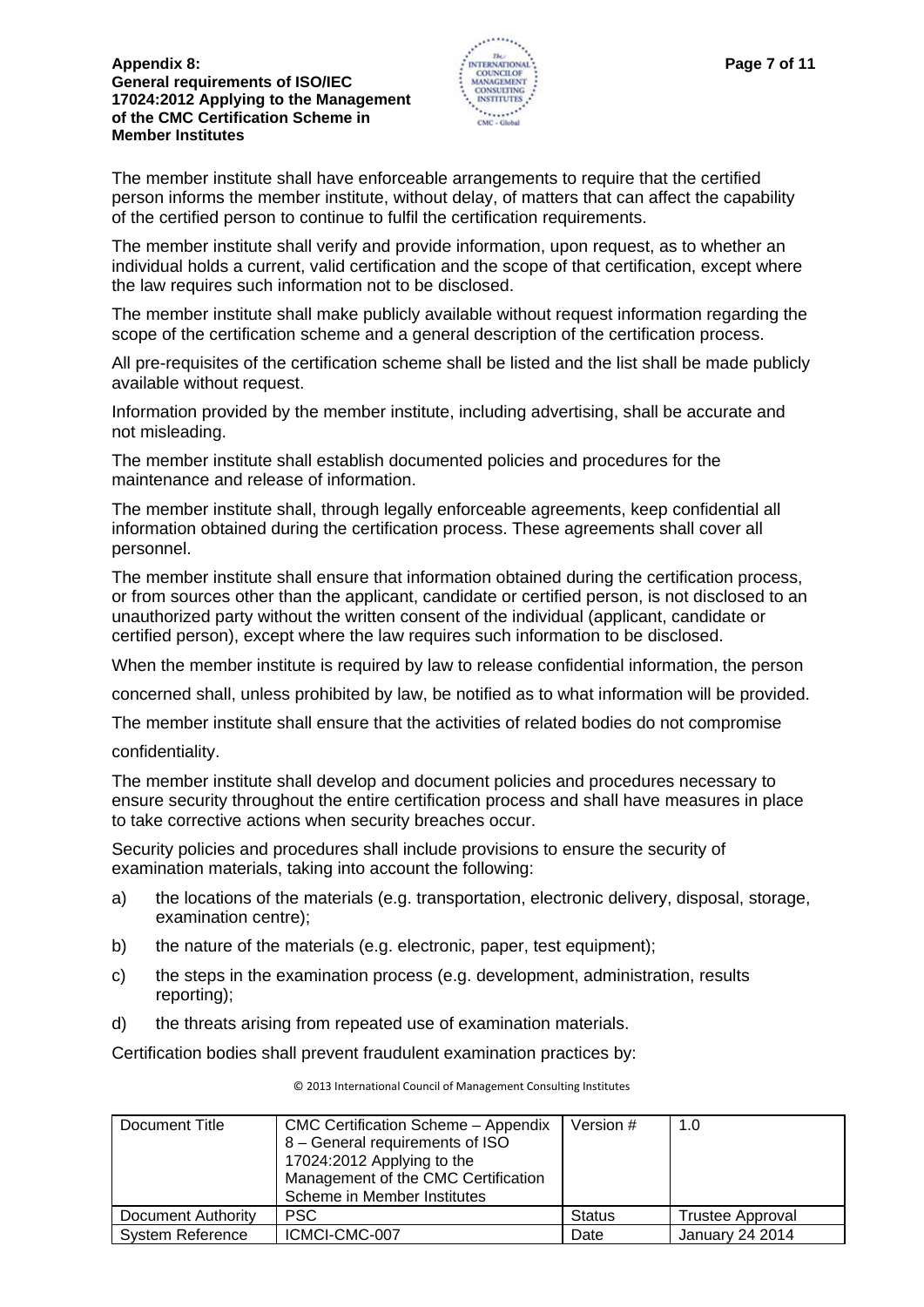

- a) requiring candidates to sign a non-disclosure agreement or other agreement indicating their commitment not to release confidential examination materials or participate in fraudulent test-taking practices;
- b) requiring an invigilator or examiner to be present;
- c) confirming the identity of the candidate;
- d) implementing procedures to prevent any unauthorized aids from being brought into the examination area;
- e) preventing candidates from gaining access to unauthorized aids during the examination;
- f) monitoring examination results for indications of cheating.

| Document Title          | <b>CMC Certification Scheme - Appendix</b><br>8 - General requirements of ISO<br>17024:2012 Applying to the<br>Management of the CMC Certification<br>Scheme in Member Institutes | Version #     | 1.0                     |
|-------------------------|-----------------------------------------------------------------------------------------------------------------------------------------------------------------------------------|---------------|-------------------------|
| Document Authority      | <b>PSC</b>                                                                                                                                                                        | <b>Status</b> | <b>Trustee Approval</b> |
| <b>System Reference</b> | ICMCI-CMC-007                                                                                                                                                                     | Date          | January 24 2014         |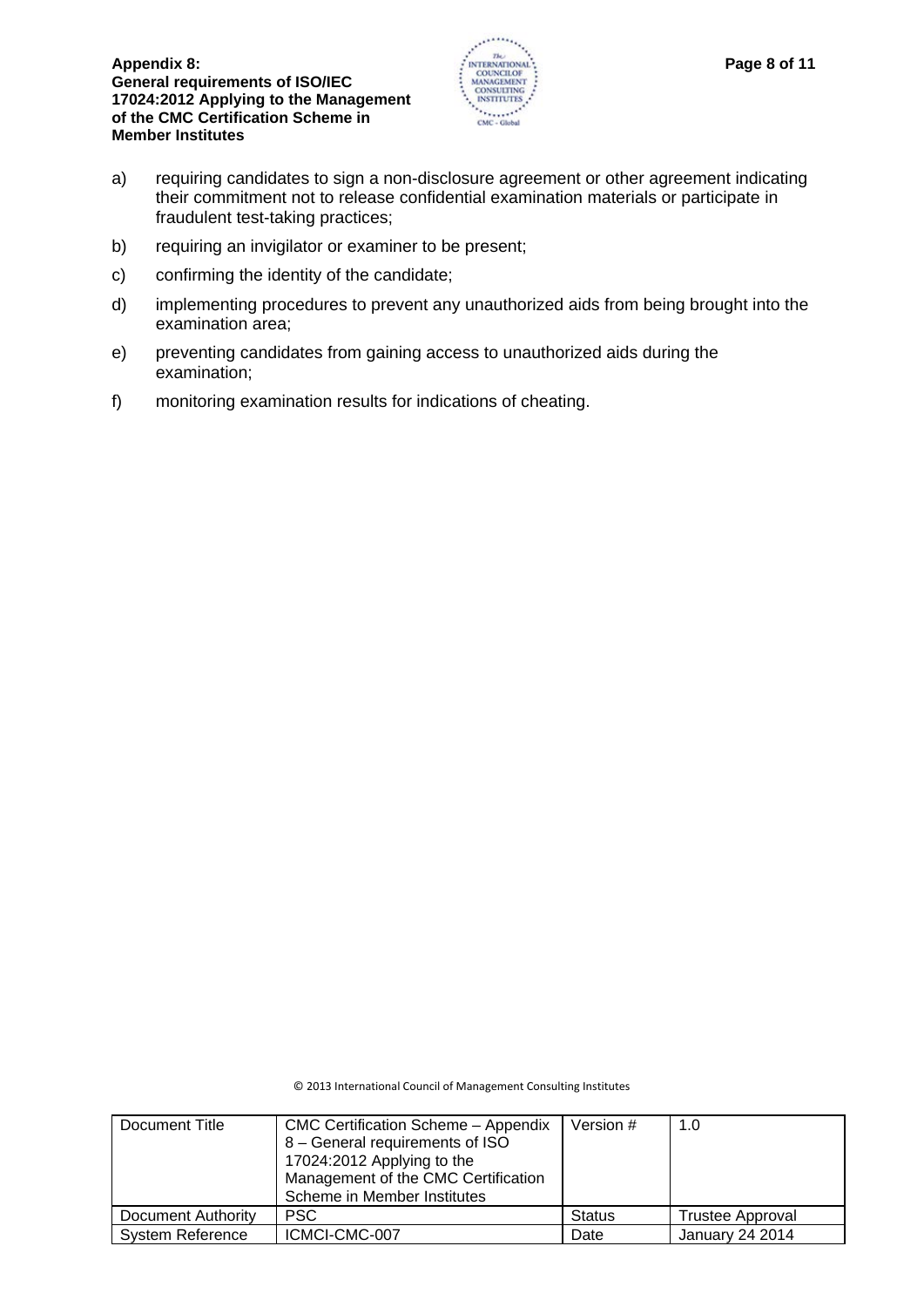

## **7 Internal Auditing and Management Review**

**ISO/IEC 17024:2012 Clause 10.2.5 & 10.2.6** 

The member institute's top management shall establish procedures to review its management system at planned intervals, in order to ensure its continuing suitability, adequacy and effectiveness, including the stated policies and objectives related to the fulfilment of this CMC Certification Scheme. These reviews shall be conducted at least once every 12 months and shall be documented.

The input to the management review shall include information related to the following:

a) results of internal and external audits (e.g. accreditation body assessment);

b) feedback from applicants, candidates, certified persons and interested parties related to the fulfilment of this International Standard;

- c) safeguarding impartiality;
- d) the status of preventive and corrective actions;
- e) follow-up actions from previous management reviews;
- f) the fulfilment of objectives;
- g) changes that could affect the management system;
- h) appeals and complaints.

The output from the management review shall include as a minimum decisions and actions related to the following:

- a) improvement of the effectiveness of the management system and its processes;
- b) improvement of the certification services related to the fulfilment of this CMC Certification Scheme;
- c) resource needs.

The member institute shall establish procedures for internal audits to verify that it fulfils the requirements of this International Standard and that the management system is effectively implemented and maintained.

An audit programme shall be planned, taking into consideration the importance of the processes and areas to be audited, as well as the results of previous audits.

Internal audits shall be performed at least once every 12 months. The frequency of internal audits may be reduced if the member institute demonstrates that its management system continues to be effectively implemented in accordance with this International Standard and has proven stability.

The member institute shall ensure that:

- a) internal audits are conducted by competent personnel, knowledgeable in the certification process, auditing and the requirements of this International Standard;
- b) auditors do not audit their own work;
- c) personnel responsible for the area audited are informed of the outcome of the audit;

| Document Title          | <b>CMC Certification Scheme - Appendix</b><br>8 - General requirements of ISO<br>17024:2012 Applying to the<br>Management of the CMC Certification<br>Scheme in Member Institutes | Version #     | 1.0                     |
|-------------------------|-----------------------------------------------------------------------------------------------------------------------------------------------------------------------------------|---------------|-------------------------|
| Document Authority      | <b>PSC</b>                                                                                                                                                                        | <b>Status</b> | <b>Trustee Approval</b> |
| <b>System Reference</b> | ICMCI-CMC-007                                                                                                                                                                     | Date          | January 24 2014         |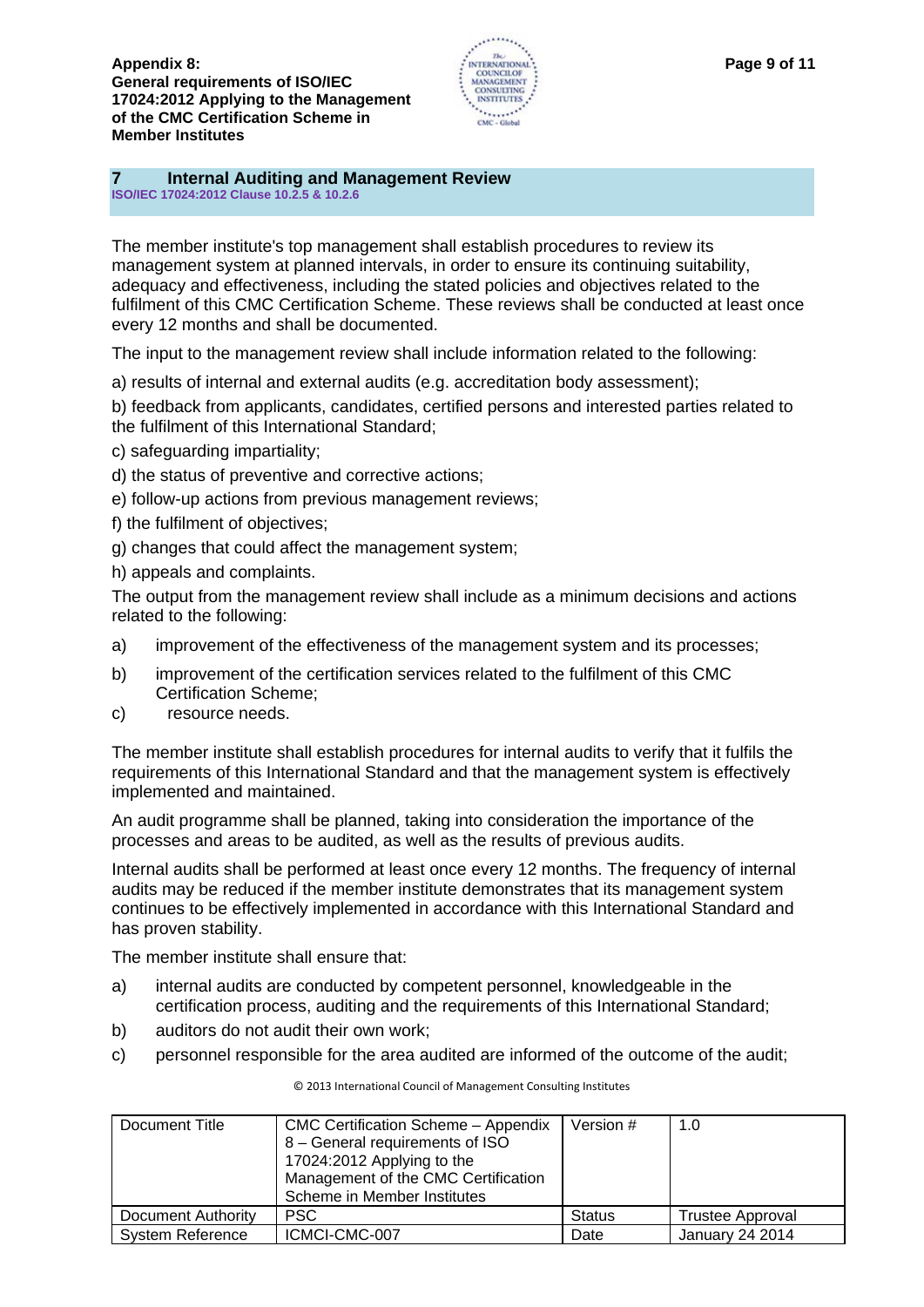

- d) any actions resulting from internal audits are taken in a timely and appropriate manner;
- e) any opportunities for improvement are identified.

## **8 Corrective and Preventive Action**

**ISO/IEC 17024:2012 Clause 10.2.7 & 10.2.8** 

The member institute shall establish (a) procedure(s) for identification and management of nonconformities in its operations. The member institute shall also, where necessary, take actions to eliminate the causes of nonconformities in order to prevent recurrence. Corrective actions shall be appropriate to the impact of the problems encountered. The procedures shall define requirements for the following:

- a) identifying nonconformities;
- b) determining the causes of nonconformity;
- c) correcting nonconformities;
- d) evaluating the need for actions to ensure that nonconformities do not recur;
- e) determining and implementing the actions needed in a timely manner;
- f) recording the results of actions taken;
- g) reviewing the effectiveness of corrective actions.

The member institute shall establish (a) procedure(s) for taking preventive actions to eliminate the causes of potential nonconformities. Preventive actions taken shall be appropriate to the probable impact of the potential problems. The procedures for preventive actions shall define requirements for the following:

- a) identifying potential nonconformities and their causes;
- b) evaluating the need for action to prevent the occurrence of nonconformities;
- c) determining and implementing the action needed;
- d) recording the results of actions taken;
- e) reviewing the effectiveness of the preventive actions taken.

| Document Title            | CMC Certification Scheme - Appendix<br>8 - General requirements of ISO<br>17024:2012 Applying to the<br>Management of the CMC Certification<br>Scheme in Member Institutes | Version #     | 1.0                     |
|---------------------------|----------------------------------------------------------------------------------------------------------------------------------------------------------------------------|---------------|-------------------------|
| <b>Document Authority</b> | <b>PSC</b>                                                                                                                                                                 | <b>Status</b> | <b>Trustee Approval</b> |
| <b>System Reference</b>   | ICMCI-CMC-007                                                                                                                                                              | Date          | <b>January 24 2014</b>  |